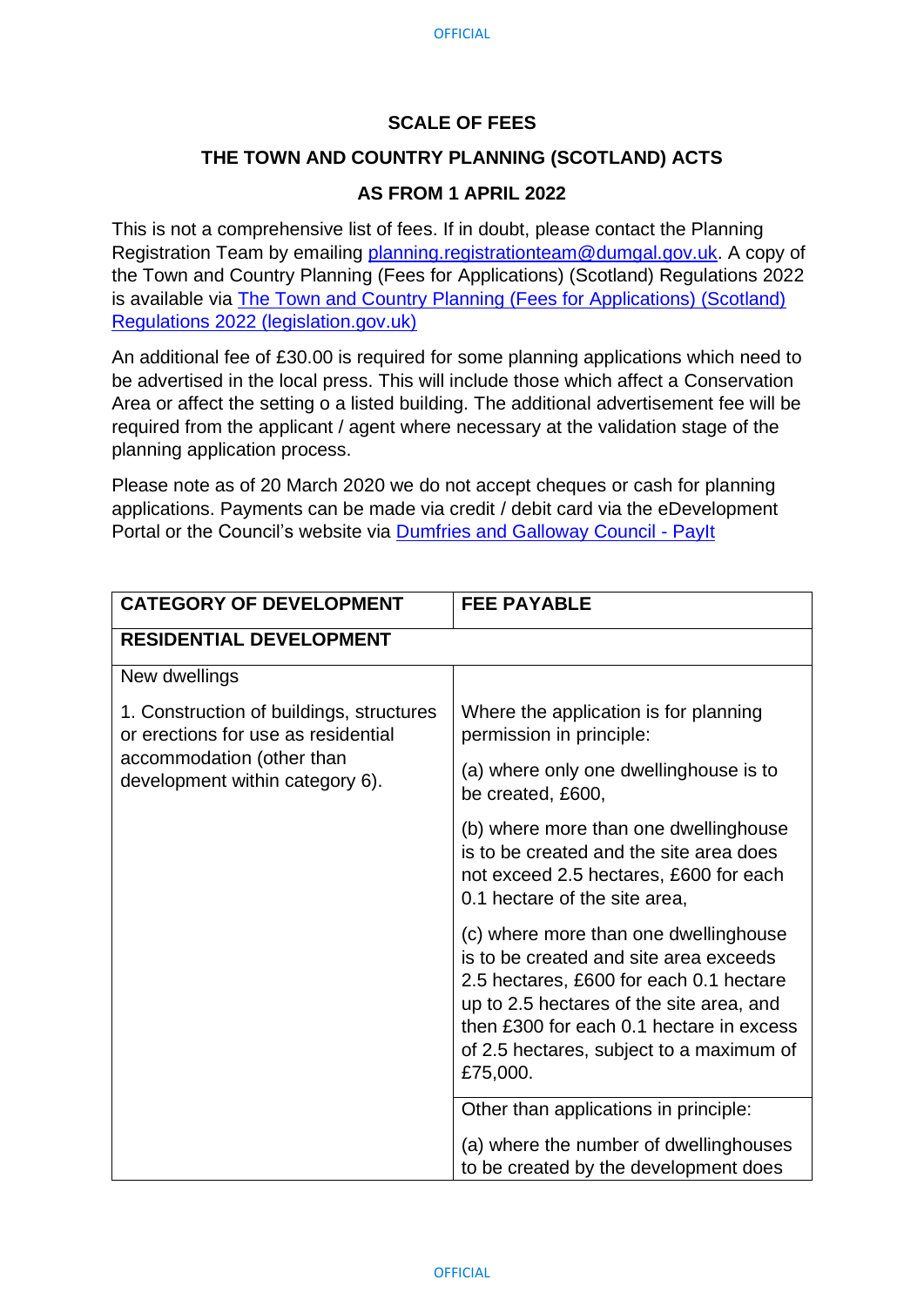|                                                                                                                                                                                                           | not exceed 10, £600 for each<br>dwellinghouse,                                                                                                                                                                                                                                                                 |
|-----------------------------------------------------------------------------------------------------------------------------------------------------------------------------------------------------------|----------------------------------------------------------------------------------------------------------------------------------------------------------------------------------------------------------------------------------------------------------------------------------------------------------------|
|                                                                                                                                                                                                           | (b) where the number of dwellinghouses<br>to be created by the development is<br>fewer than 50, £600 for the first 10<br>dwellinghouses, and £450 for each<br>dwellinghouse thereafter,                                                                                                                        |
|                                                                                                                                                                                                           | (c) where the number of dwellinghouses<br>to be created by the development is 50<br>or more, £600 for the first 10<br>dwellinghouses, £450 for each<br>dwellinghouse in excess of 10 up to 49<br>dwellinghouses, and £250 for each<br>dwellinghouse in excess of 50, subject to<br>a maximum total of £150,000 |
| <b>Existing dwellings</b>                                                                                                                                                                                 |                                                                                                                                                                                                                                                                                                                |
| 2. The carrying out of operations which                                                                                                                                                                   | Where the application relates to-                                                                                                                                                                                                                                                                              |
| will result in the enlargement,<br>improvement or other alteration of an                                                                                                                                  | (a) one dwelling, £300,                                                                                                                                                                                                                                                                                        |
| existing dwelling.                                                                                                                                                                                        | (b) two or more dwellings, £600.                                                                                                                                                                                                                                                                               |
| 3.<br>a) The carrying out of operations,<br>including the erection of a building<br>within the curtilage of an existing<br>dwellinghouse, for purposes ancillary<br>to the enjoyment of the dwellinghouse | £300.<br>£300.                                                                                                                                                                                                                                                                                                 |
| as such, or                                                                                                                                                                                               |                                                                                                                                                                                                                                                                                                                |
| (b) the erection or construction of<br>gates, fences, walls or other means of<br>enclosure along a boundary of the<br>curtilage of an existing dwellinghouse.                                             |                                                                                                                                                                                                                                                                                                                |
| <b>NON-RESIDENTIAL BUILDINGS</b>                                                                                                                                                                          |                                                                                                                                                                                                                                                                                                                |
| 4. The construction of buildings,<br>structures or erections including                                                                                                                                    | Where the application is for planning<br>permission in principle:                                                                                                                                                                                                                                              |
| extensions (other than construction<br>within categories 1, 5, and 6)                                                                                                                                     | £600 for each 0.1 hectare up to 2.5<br>hectares of the site area, and then £300<br>for each 0.1 hectare in excess of 2.5<br>hectares, subject to a maximum of<br>£75,000.                                                                                                                                      |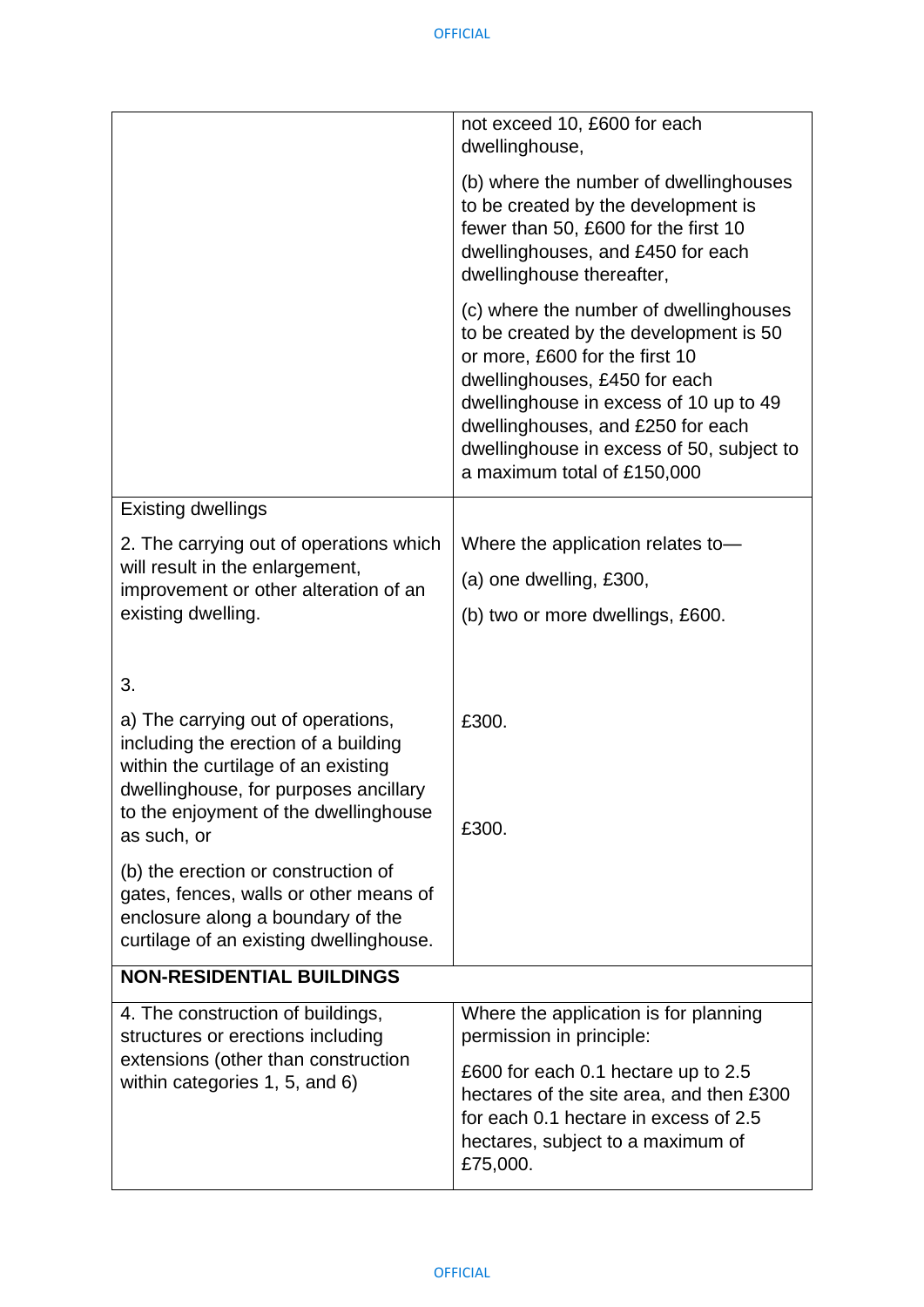|                                                                                   | Other than applications in principle:                                                                                                                                                                                    |
|-----------------------------------------------------------------------------------|--------------------------------------------------------------------------------------------------------------------------------------------------------------------------------------------------------------------------|
|                                                                                   | (a) where no floor area is created or the<br>gross floor space created does not<br>exceed 50 square metres, £300,                                                                                                        |
|                                                                                   | (b) where the gross floor space created<br>exceeds 50 square metres, £600 in<br>respect of any gross floor space up to<br>100 square metres,                                                                             |
|                                                                                   | (c) where the gross floor space exceeds<br>100 square metres, £600 plus £600 per<br>100 square metres in respect of any<br>gross floor space exceeding 100 square<br>metres and up to 4,000 square metres,               |
|                                                                                   | (d) where the gross floor space exceeds<br>4,000 square metres, £24,000 plus £300<br>per 100 square metres in respect of any<br>gross floor space exceeding 4,000<br>square metres, subject to a maximum of<br>£150,000, |
|                                                                                   | (e) where no buildings are to be created,<br>£600 per 0.1 hectare of site area, subject<br>to a maximum of £150,000.                                                                                                     |
| <b>Agricultural Buildings</b>                                                     |                                                                                                                                                                                                                          |
| 5. The erection, on land used for the<br>purposes of agriculture, of buildings to | Where the application is for planning<br>permission in principle:                                                                                                                                                        |
| be used for agricultural purposes<br>(other than buildings in category 6).        | £600 for each 0.1 hectare up to 2.5<br>hectares of the site area, and then £300<br>for each 0.1 hectare in excess of 2.5<br>hectares, subject to a maximum of<br>£75,000.                                                |
|                                                                                   | Other than applications in principle:                                                                                                                                                                                    |
|                                                                                   | (a) Where the ground area to be covered<br>by the development does not exceed 500<br>square metres, £500,                                                                                                                |
|                                                                                   | (b) Where the ground area to be covered<br>by the development exceeds 500 square<br>metres, £500 plus £500 for each 100<br>square metres in excess of 500 square<br>metres, subject to a maximum of<br>£25,000.          |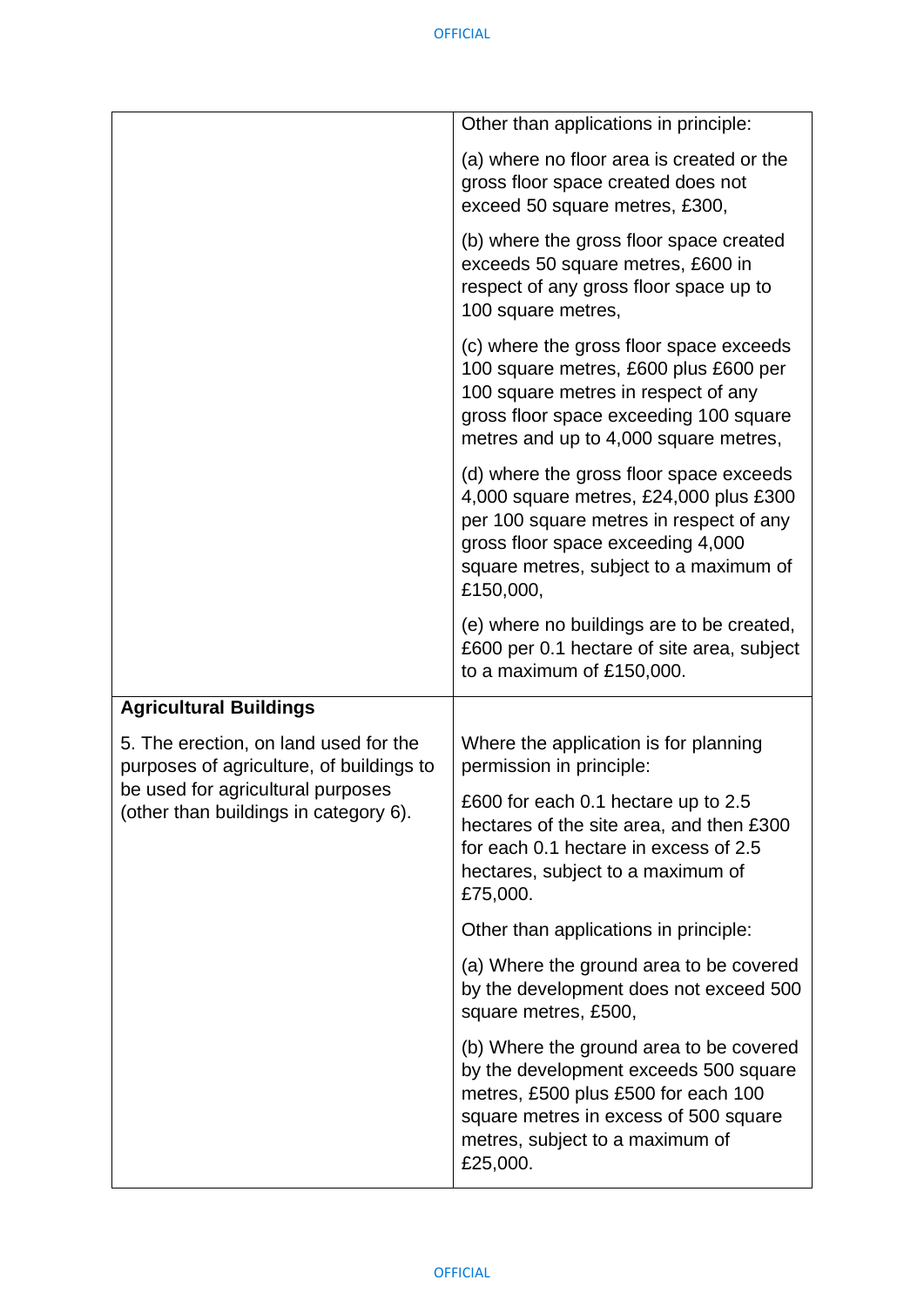| <b>Glass houses and polytunnels</b>                                                                                                                                                                                                                                                                                                   |                                                                                                                                      |
|---------------------------------------------------------------------------------------------------------------------------------------------------------------------------------------------------------------------------------------------------------------------------------------------------------------------------------------|--------------------------------------------------------------------------------------------------------------------------------------|
| 6. The erection of glasshouses or<br>polytunnels to be used for agricultural<br>purposes.                                                                                                                                                                                                                                             | £100 for each 100 square metres of<br>ground area to be covered by the<br>development subject to a maximum of<br>£5,000.             |
| <b>ENERGY GENERATION</b>                                                                                                                                                                                                                                                                                                              |                                                                                                                                      |
| 7. The erection of wind turbines and<br>the carrying out of other operations in<br>connection with the construction of the<br>generating station, including the<br>construction or installation of any<br>means of access to the generating<br>station, pipes or other conduits, and<br>overhead lines.                               | (a) Where the number of turbines does<br>not exceed 3-                                                                               |
|                                                                                                                                                                                                                                                                                                                                       | (i) where none of the turbines have a<br>ground to hub height exceeding 15<br>metres, £1,250,                                        |
|                                                                                                                                                                                                                                                                                                                                       | (ii) where one or more of the turbines has<br>a ground to hub height exceeding 15<br>metres, but not exceeding 50 metres,<br>£2,500, |
|                                                                                                                                                                                                                                                                                                                                       | (iii) where one or more of the turbines<br>has a ground to hub height exceeding 50<br>metres, £5,000.                                |
|                                                                                                                                                                                                                                                                                                                                       | (b) Where the number of turbines does<br>exceed 3, £500 for each 0.1 hectare of<br>site area, subject to a maximum of<br>£150,000    |
| 8. The construction of a hydro-electric<br>generating station and the carrying out<br>of any other operations in connection<br>with the construction of the generating<br>station, including the construction or<br>installation of any means of access to<br>the generating station, pipes or other<br>conduits, and overhead lines. | £500 for each 0.1 hectare of site area,<br>subject to a maximum of £25,000.                                                          |
| 9. The construction of a solar electric<br>generating station and the carrying out<br>of any other operations in connection<br>with the construction of the generating<br>station, including the construction or<br>installation of any means of access to<br>the generating station, pipes or other<br>conduits, and overhead lines. | £500 for each 0.1 hectare of site area,<br>subject to a maximum of £25,000.                                                          |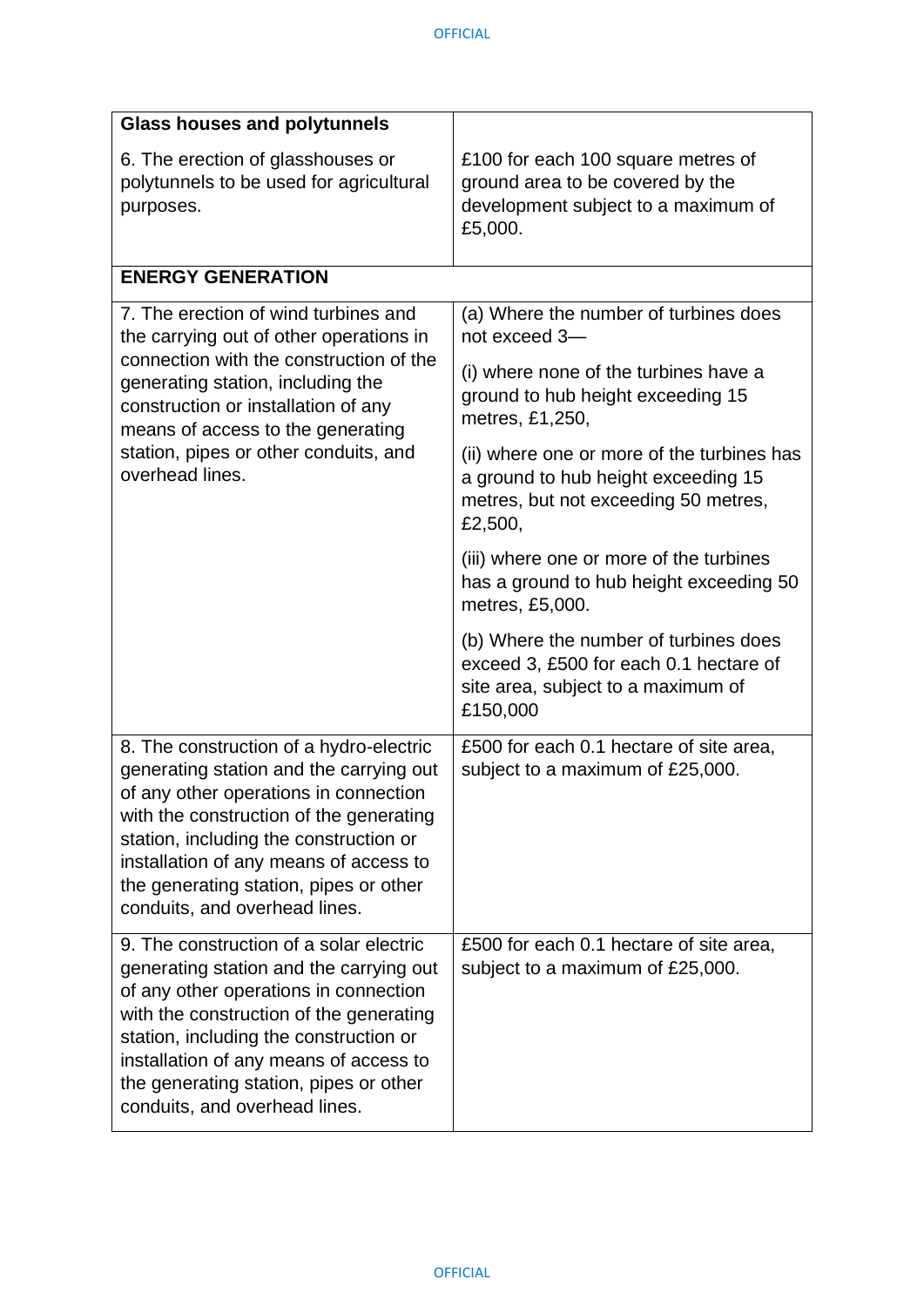| 10. The carrying out of any operations<br>connected with the exploratory drilling                                                                                                                                                               | (a) Where the site area does not exceed<br>0.1 hectares, £1,000,                                                                                                                                                                                                                                                       |
|-------------------------------------------------------------------------------------------------------------------------------------------------------------------------------------------------------------------------------------------------|------------------------------------------------------------------------------------------------------------------------------------------------------------------------------------------------------------------------------------------------------------------------------------------------------------------------|
| for oil or natural gas.                                                                                                                                                                                                                         | (b) Where the site area exceeds 0.1<br>hectares, £1,000 in respect of the first<br>0.1 hectares of site area, plus £500 for<br>each 0.1 hectare of site area in excess of<br>0.1 hectares, subject to a maximum of<br>£150,000.                                                                                        |
| <b>FISH AND SHELLFISH FARMING</b>                                                                                                                                                                                                               |                                                                                                                                                                                                                                                                                                                        |
| 11. The placing or assembly of<br>equipment in any part of any marine<br>waters for the purposes of fish farming.                                                                                                                               | £200 for each 0.1 hectare of the surface<br>area of the marine waters to be used in<br>relation to the placement or assembly of<br>any equipment for the purposes of fish<br>farming and £75 for each 0.1 hectare of<br>the sea bed to be used in relation to such<br>development, subject to a maximum of<br>£25,000. |
| 12. The placing or assembly of<br>equipment in any part of any marine<br>waters for the purposes of shellfish<br>farming.                                                                                                                       | £200 for each 0.1 hectare of the surface<br>area of the marine waters to be used in<br>relation to the placement or assembly of<br>any equipment for the purposes of<br>shellfish farming, subject to a maximum<br>of £25,000.                                                                                         |
| 13. The erection, alteration or<br>replacement of plant or machinery.                                                                                                                                                                           | (a) Where the site area does not exceed<br>5 hectares, £500 for each 0.1 hectare of<br>site area.                                                                                                                                                                                                                      |
|                                                                                                                                                                                                                                                 | (b) Where the site area exceeds 5<br>hectares, £25,000 plus £250 for each 0.1<br>hectare of the site area in excess of 5<br>hectares, subject to a maximum of<br>£150,000.                                                                                                                                             |
| <b>OTHER</b>                                                                                                                                                                                                                                    |                                                                                                                                                                                                                                                                                                                        |
| 14. The construction of car parks,<br>service roads and other means of<br>access on land used for the purposes<br>of a single undertaking, where the<br>development is required for a purpose<br>incidental to the existing use of the<br>land. | £500                                                                                                                                                                                                                                                                                                                   |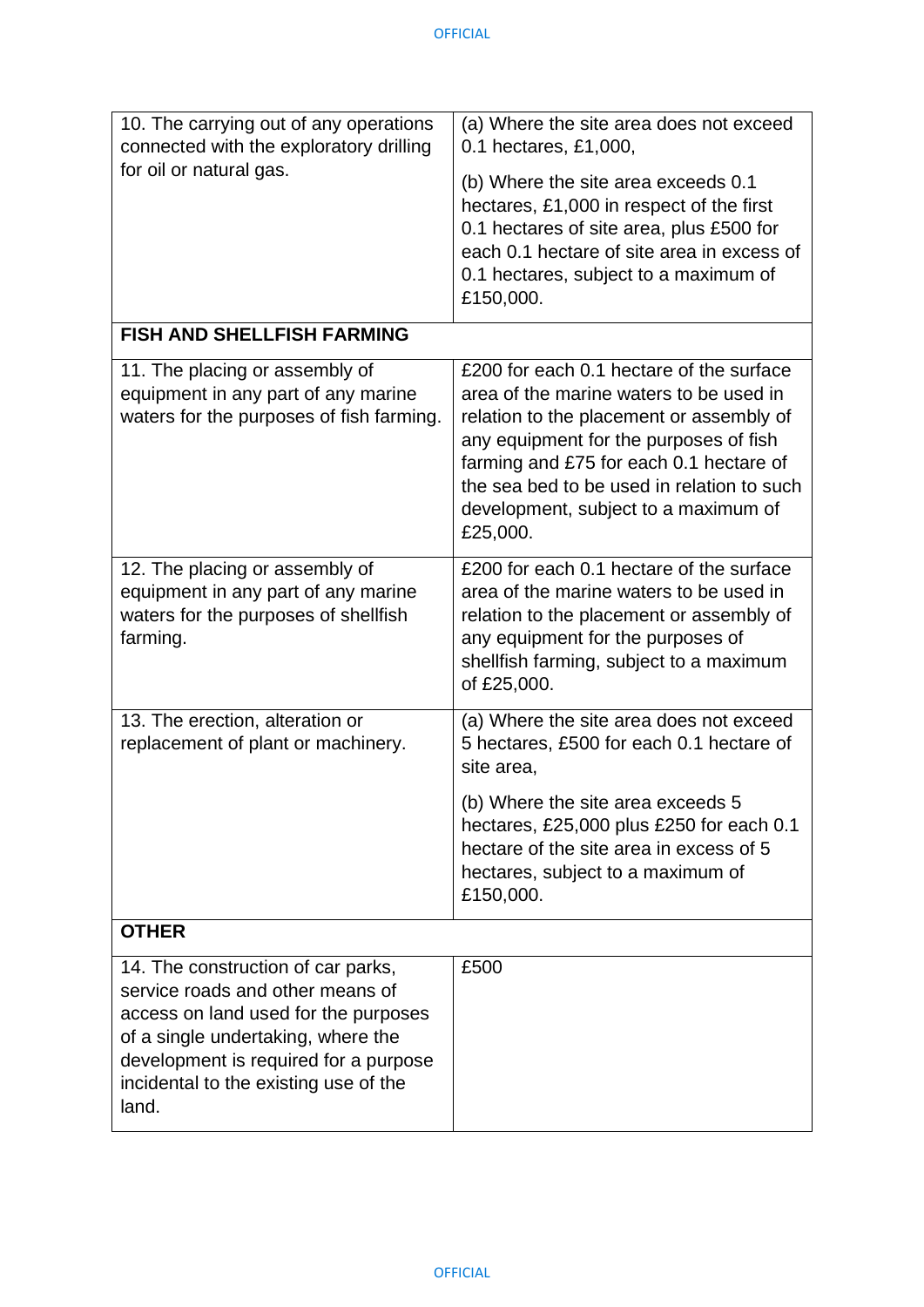| 15. Operations for the winning and<br>working of minerals (not including                                                                                             | (a) Where the site area does not exceed<br>0.1 hectare, £1,000,                                                                                                             |
|----------------------------------------------------------------------------------------------------------------------------------------------------------------------|-----------------------------------------------------------------------------------------------------------------------------------------------------------------------------|
| peat).                                                                                                                                                               | (b) Where the site area exceeds 0.1<br>hectare, but does not exceed 15<br>hectares, £1,000 plus £500 for each 0.1<br>hectare of the site area in excess of 0.1<br>hectare,  |
|                                                                                                                                                                      | (c) Where the site area exceeds 15<br>hectares, £75,000, plus £250 for each<br>0.1 hectare of site area in excess of 15<br>hectares, subject to a maximum of<br>£150,000.   |
| 16. Operations for the extraction of<br>peat.                                                                                                                        | (a) £500 for each 0.1 hectare of site<br>area, subject to a maximum of £6,000.                                                                                              |
| 17. The carrying out of any operations<br>not coming within any of the above                                                                                         | (a) Where the site area does not exceed<br>0.1 hectare, £1,000,                                                                                                             |
| categories.                                                                                                                                                          | (b) Where the site area exceeds 0.1<br>hectare, but does not exceed 15<br>hectares, £1,000 plus £500 for each 1<br>hectare of the site area in excess of 0.1<br>hectare,    |
|                                                                                                                                                                      | (c) Where the site area exceeds 15<br>hectares, £8,500 plus £250 for each 0.1<br>hectare of the site area in excess of 15<br>hectares, subject to a maximum of<br>£150,000. |
| <b>USE OF LAND</b>                                                                                                                                                   |                                                                                                                                                                             |
| 18. The use of land for the disposal of<br>refuse or waste materials or for the<br>deposit of material remaining after<br>minerals have been extracted from<br>land. | (a) Where the site area does not exceed<br>0.1 hectare, £1,000,                                                                                                             |
|                                                                                                                                                                      | (b) Where the site area exceeds 0.1<br>hectare, but does not exceed 15<br>hectares, £1,000 plus £500 for each 1<br>hectare of the site area in excess of 0.1<br>hectare,    |
|                                                                                                                                                                      | (c) Where the site area exceeds 15<br>hectares, £8,500 plus £250 for each 0.1<br>hectare of the site area in excess of 15<br>hectares, subject to a maximum of<br>£150,000. |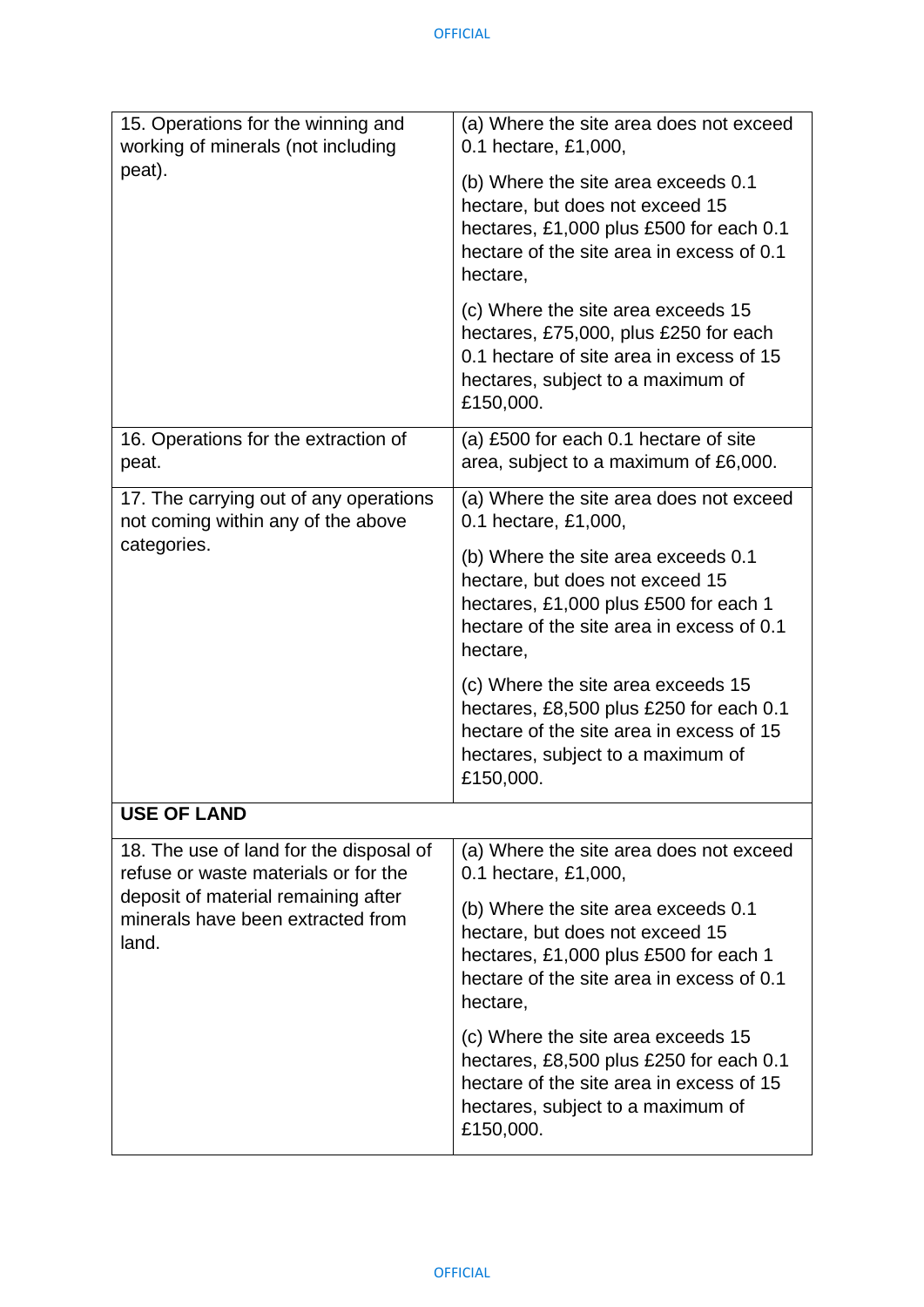| 19. The use of land for the storage of<br>minerals in the open                | a) Where the site area does not exceed<br>0.1 hectare, £1,000,                                                                                                                                                           |
|-------------------------------------------------------------------------------|--------------------------------------------------------------------------------------------------------------------------------------------------------------------------------------------------------------------------|
|                                                                               | (b) Where the site area exceeds 0.1<br>hectare, but does not exceed 15<br>hectares, £1,000 plus £500 for each 1<br>hectare of the site area in excess of 0.1<br>hectare,                                                 |
|                                                                               | (c) Where the site area exceeds 15<br>hectares, £25,500 plus £250 for each 0.1<br>hectare of the site area in excess of 15<br>hectares, subject to a maximum of<br>£150,000.                                             |
| <b>CHANGE OF USE OF BUILDINGS OR LAND</b>                                     |                                                                                                                                                                                                                          |
| 20. The change of use of a building to<br>use as one or more dwellinghouses.  | (a) Where the number of dwellinghouses<br>to be created by the development does<br>not exceed 10, £600 for each<br>dwellinghouse,                                                                                        |
|                                                                               | (b) Where the number of dwellinghouses<br>to be created by the development is<br>fewer than 50, £600 for the first 10<br>dwellinghouses, and £450 for each<br>dwellinghouse thereafter,                                  |
|                                                                               | (c) Where the number of dwellinghouses<br>to be created by the development is 50<br>or more, £23,550 plus £250 for each<br>dwellinghouse in excess of 50.                                                                |
| 21. A material change in the use of a<br>building (other than a change of use | a) Where the gross floor space does not<br>exceed 100 square metres, £600,                                                                                                                                               |
| referred to in category 20).                                                  | (b) Where the gross floor space exceeds<br>100 square metres, £600 plus £600 per<br>100 square metres up to 4,000 square<br>metres,                                                                                      |
|                                                                               | (c) Where the gross floor space exceeds<br>4,000 square metres, £24,000 plus £300<br>per 100 square metres in respect of any<br>gross floor space exceeding 4,000<br>square metres, subject to a maximum of<br>£150,000. |
| 22. A material change in the use of<br>land (other than-                      | (a) £500 per 0.1 hectare of site area<br>subject to a maximum of £5,000.                                                                                                                                                 |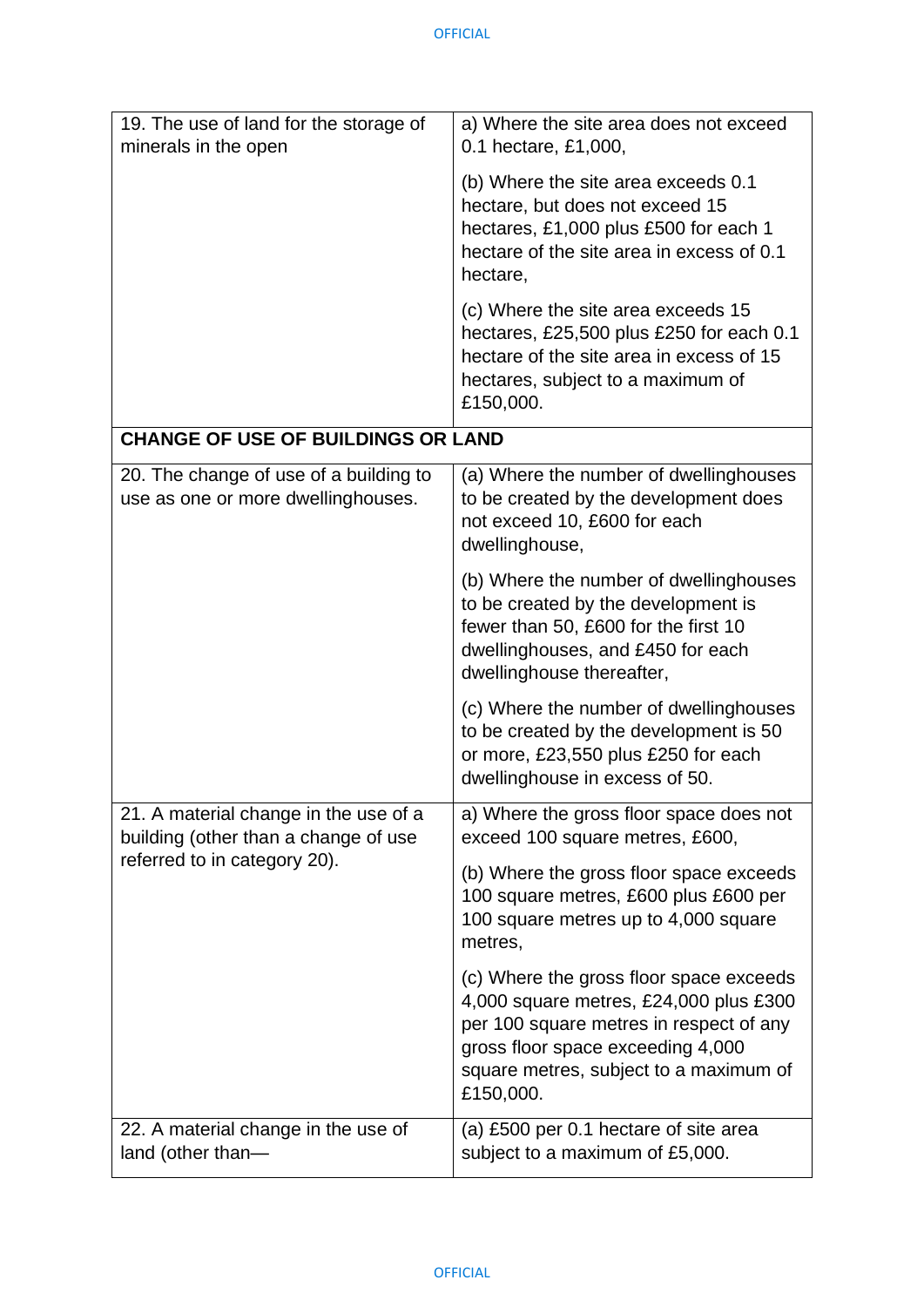| (a) a change of use within category 21,<br><b>or</b><br>(b) a change of use within categories<br>18 or 19, or                                                                                                                                                       |         |
|---------------------------------------------------------------------------------------------------------------------------------------------------------------------------------------------------------------------------------------------------------------------|---------|
| (c) a change in the use of equipment<br>placed or assembled in marine waters<br>for the purposes of fish farming or<br>shellfish farming).                                                                                                                          |         |
| <b>PRIOR NOTIFICATION</b>                                                                                                                                                                                                                                           |         |
| 1. An application made for<br>determination as to whether the prior<br>approval of the planning authority is<br>required in relation to development<br>under Schedule 1 of the General<br>Permitted Development Order (other<br>than one within categories 2 to 9). | £100.   |
| 2. An application made by virtue of<br>paragraph (4A) of Class 18 of Part 6<br>(agricultural buildings and operations) of<br>Schedule 1 of the General Permitted<br>Development Order.                                                                              | No fee. |
| 3. An application made by virtue of<br>paragraph (4) of Class 18B of Part 6<br>(agricultural buildings and operations) of<br>Schedule 1 of the General Permitted<br>Development Order.                                                                              | £500.   |
| 4. An application made by virtue of<br>paragraph (5) of Class 18C of Part 6<br>(agricultural buildings and operations) of<br>Schedule 1 of the General Permitted<br>Development Order.                                                                              | £500.   |
| 5. An application made by virtue of<br>paragraph (4) of Class 21A of Part 6A<br>(fish farming) of Schedule 1 of the<br><b>General Permitted Development Order.</b>                                                                                                  | £500.   |
| 6. An application made by virtue of<br>paragraph (4) of Class 22A of Part 7<br>(forestry buildings and operations) of<br>Schedule 1 of the General Permitted<br>Development Order.                                                                                  | £500.   |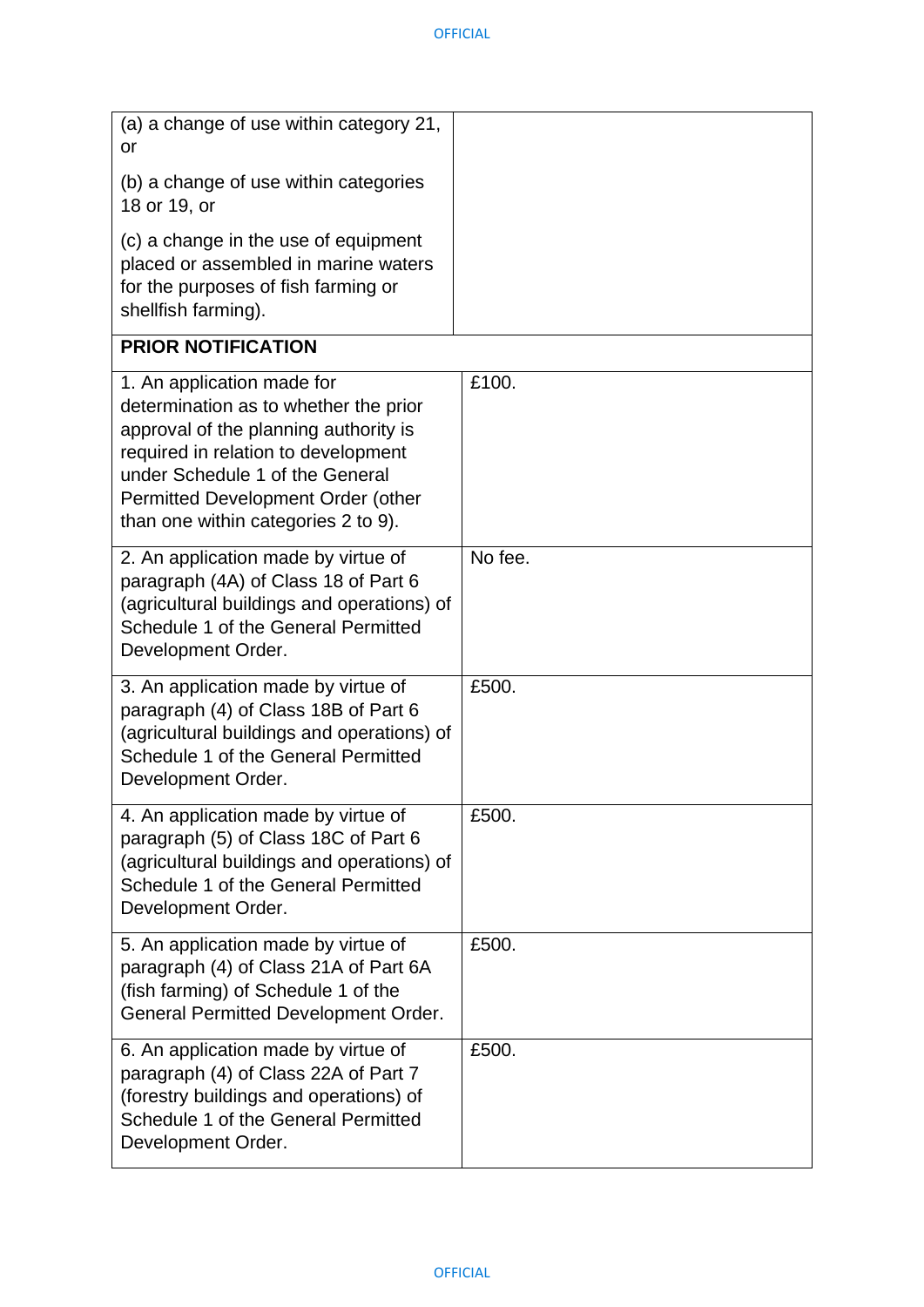| 7. An application made by virtue of<br>paragraph (5) of Class 22B of Part 7<br>(forestry buildings and operations) of<br>Schedule 1 of the General Permitted<br>Development Order.                                                                                                                                                                                                                                     | £500.                                  |
|------------------------------------------------------------------------------------------------------------------------------------------------------------------------------------------------------------------------------------------------------------------------------------------------------------------------------------------------------------------------------------------------------------------------|----------------------------------------|
| 8. An application made by virtue of<br>paragraph (4) of Class 22 of Part 7<br>(forestry buildings and operations) of<br>Schedule 1 of the General Permitted<br>Development Order.                                                                                                                                                                                                                                      | No fee                                 |
| 9. An application made by virtue of sub-<br>paragraph (23) of Class 67 of Part 20<br>(development by electronic<br>communications code operators) of<br>Schedule 1 of the General Permitted<br>Development Order.                                                                                                                                                                                                      | £500.                                  |
| <b>CONCESSIONARY FEES AND EXEMPTIONS</b>                                                                                                                                                                                                                                                                                                                                                                               |                                        |
| Operations in the curtilage or to alter or<br>extend an existing dwellinghouse,<br>existing dwellinghouse where the<br>proposed development is intended<br>solely to improve access, safety, health<br>or comfort for a disabled person and<br>works to provide means of access for<br>disabled persons to a building to which<br>members of the public are admitted.<br>Please note that evidence may be<br>required. | No fee.                                |
| Operations in the curtilage of a dwelling<br>house within a Conservation Area<br>where the only reason the works are not<br>permitted development is that the<br>development is within the Conservation<br>Area.                                                                                                                                                                                                       | Reduction of normal fee by one quarter |
| Applications required by reason of an<br>Article 4 Direction.                                                                                                                                                                                                                                                                                                                                                          | No fee                                 |
| Applications required because of the<br>removal of permitted development rights<br>by a condition attached to a planning<br>permission.                                                                                                                                                                                                                                                                                | No fee                                 |
| Revised or fresh applications made by<br>the same applicant for development of                                                                                                                                                                                                                                                                                                                                         | No fee                                 |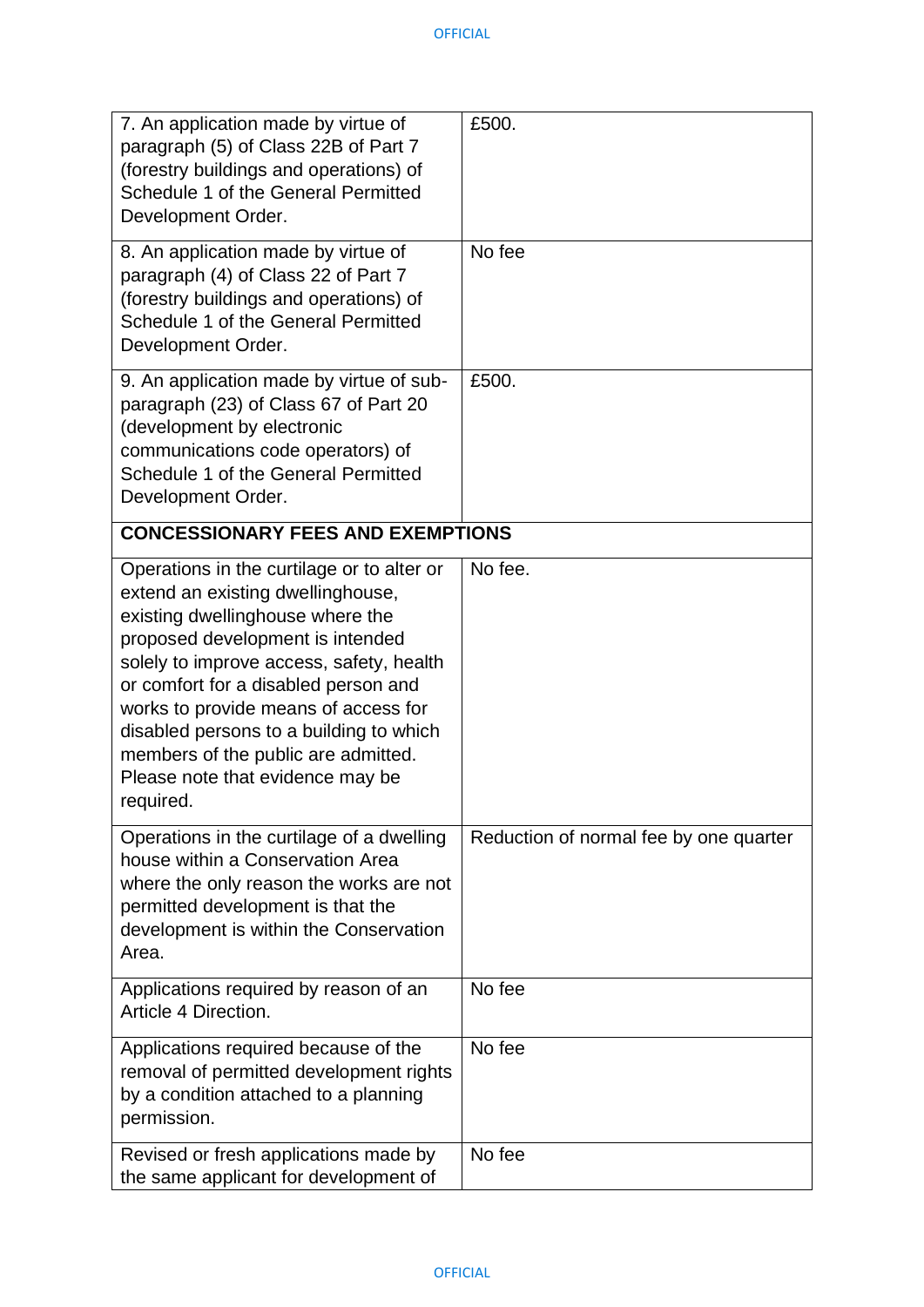| the same character or description (and<br>no additional development) within 12<br>months of refusal, of approval, or of the<br>validation of the earlier application if<br>withdrawn, where the required fee for<br>the earlier application was paid.                   |                                                                                                                                                                                                                                             |
|-------------------------------------------------------------------------------------------------------------------------------------------------------------------------------------------------------------------------------------------------------------------------|---------------------------------------------------------------------------------------------------------------------------------------------------------------------------------------------------------------------------------------------|
| Applications (including advertisement<br>applications) by a Community Council.                                                                                                                                                                                          | Half the normal fee                                                                                                                                                                                                                         |
| <b>Where earlier Reserved Matters</b><br>application(s) have incurred fees not<br>less than the fee which would have<br>been payable in respect of the approval<br>of all the matters specified by the<br>planning permission in principle, in a<br>single application. | £500                                                                                                                                                                                                                                        |
| Where an earlier Reserved Matters<br>application has incurred fees at a rate<br>lower than that prevailing at the date of<br>the current application and subject to as<br>above.                                                                                        | £500                                                                                                                                                                                                                                        |
| <b>OTHER FEES</b>                                                                                                                                                                                                                                                       |                                                                                                                                                                                                                                             |
| <b>CERTIFICATES OF LAWFULNESS OF</b><br><b>EXISTING USE OR DEVELOPMENT</b>                                                                                                                                                                                              |                                                                                                                                                                                                                                             |
| 1. An application under section<br>$150(1)(a)$ or (b) of the 1997 Act (or both<br>as the case may be).                                                                                                                                                                  | The amount that would be payable in<br>respect of an application for planning<br>permission to institute the use or carry<br>out the operations specified in the<br>application (or an application to do both,<br>as the case may be).      |
| 2. An application under section<br>150(1)(c) of the 1997 Act.                                                                                                                                                                                                           | £300.                                                                                                                                                                                                                                       |
| <b>CERTIFICATES OF LAWFULNESS</b><br><b>FOR PROPOSED USE OR</b><br><b>DEVELOPMENT</b>                                                                                                                                                                                   |                                                                                                                                                                                                                                             |
| 3. An application under section 151(1)<br>of the 1997 Act (apart from one within<br>category 4).                                                                                                                                                                        | Half the amount that would be payable<br>in respect of an application for planning<br>permission to institute the use or carry<br>out the operations specified in the<br>application (or an application to do both,<br>as the case may be). |